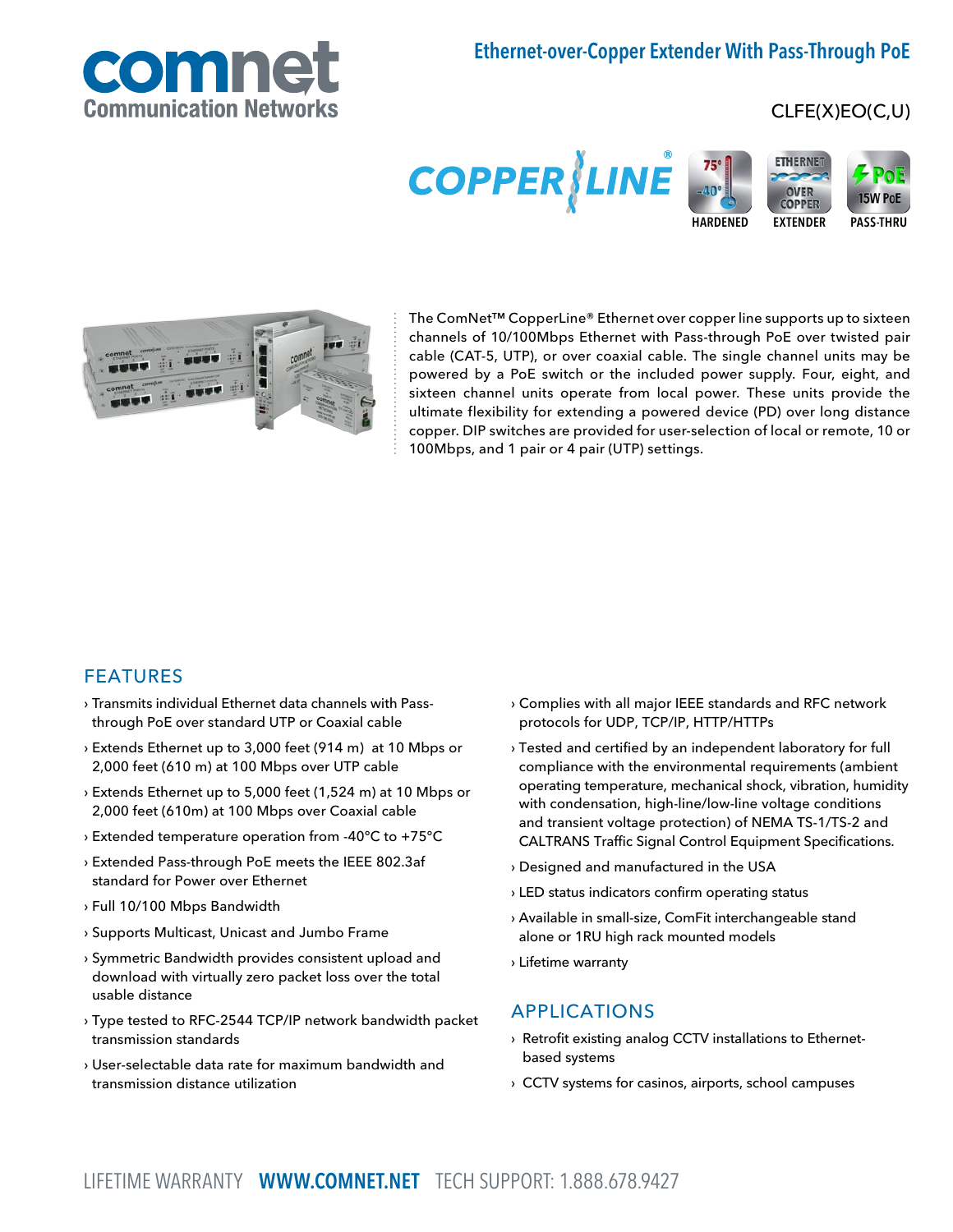## SPECIFICATIONS

| <b>Ethernet</b>                           |                                                                  |
|-------------------------------------------|------------------------------------------------------------------|
| Data Interface                            | 10/100BaseT(X) Ethernet                                          |
| Data Rate                                 | DIP-switch selectable 10/100Mbps                                 |
|                                           | Full data rate / full duplex up to the maximum<br>rated distance |
| <b>RFC</b>                                | 2544 TCP/IP Packet Transmission                                  |
| <b>Standards</b>                          | IEEE 802.3af PoE,                                                |
|                                           | RFC: 768 UDP, 2068 HTTP, 793 TCP                                 |
|                                           | 791 IP, 1783 TFTP, 894 IP over Ethernet.                         |
| <b>Transmission Distances<sup>1</sup></b> | See chart below                                                  |
| <b>Connectors</b>                         |                                                                  |

| wunneuwia             |                          |                                                                                                  |  |  |  |  |
|-----------------------|--------------------------|--------------------------------------------------------------------------------------------------|--|--|--|--|
|                       | Ethernet                 | RJ-45                                                                                            |  |  |  |  |
|                       | <b>Extended Distance</b> | Coaxial (C): female BNC<br>Ethernet (U): RJ-45                                                   |  |  |  |  |
|                       | <b>Operating Power</b>   | Powered by PoE or 2-pin screw terminal for<br>local power                                        |  |  |  |  |
| <b>LED Indicators</b> |                          | <b>Operating Power</b><br><b>Ethernet Link and Activity</b><br><b>Extended Link and Activity</b> |  |  |  |  |
| <b>Power</b>          |                          |                                                                                                  |  |  |  |  |
|                       | Pass-Through Mode        | 1 CH: Operates on PoE power<br>or optional 9 to 36 VDC or 24 VAC, 1.5 W                          |  |  |  |  |
|                       |                          | 4 CH: 9 to 15 VDC, 5W                                                                            |  |  |  |  |
|                       |                          | 8 CH: 9 to 15 VDC, 10W                                                                           |  |  |  |  |

16 CH: 9 to 15 VDC, 20W

#### **Mechanical**

|               | <b>Current Protection</b>   | Automatic Resettable Solid-State Current Limiters                              |
|---------------|-----------------------------|--------------------------------------------------------------------------------|
|               | Circuit Board               | Meets IPC Standard                                                             |
|               | Size (L×W×H)                | 1 CH: $3.3 \times 2.5 \times 1.1$ in (8.4 $\times$ 6.4 $\times$ 2.8 cm)        |
|               |                             | 4 CH: $6.1 \times 5.3 \times 1.1$ in (15.5 $\times$ 13.5 $\times$ 2.8 cm)      |
|               |                             | 8+ CH: 6.1 $\times$ 19 $\times$ 1.75 in (15.5 $\times$ 48.26 $\times$ 4.45 cm) |
|               | <b>Number of Rack Slots</b> | 1 (4CH Version Only)                                                           |
|               | Shipping Weight             | 1 CH: <1 lbs./0.5 kg                                                           |
|               |                             | 4 CH: <2 lbs./0.9 kg                                                           |
|               |                             | 8+ CH: <5 lbs./2.3 kg                                                          |
| Environmental |                             |                                                                                |
|               | MTBF                        | >100,000 hours                                                                 |
|               | <b>Operating Temp</b>       | $-40^{\circ}$ C to $+75^{\circ}$ C                                             |
|               |                             | UL Safety certifications conducted at maximum                                  |
|               |                             | ambient temperatures $(T_{\text{max}})$ of 65°C.                               |
|               | <b>Storage Temp</b>         | $-40^{\circ}$ C to $+80^{\circ}$ C                                             |
|               | <b>Relative Humidity</b>    | 0% to 95% (non-condensing) <sup>2</sup>                                        |

[1] Distance figures are based on a 50 V PSE PoE power source, and external power supplies for the extenders. Distance figures are obtained using in-house testing mirroring installations. Factors such as coaxial and copper cable quality, the number of connectors and splices in the cable run, the use of PoE, and environmental conditions encountered within the installation might affect the actual transmission distance and should be taken into consideration. Due to advanced negotiation signaling required in IEEE802.3at applications, pass-through applications are limited to IEEE802.3af PD devices only. When using UTP models Pass-Through PoE is only possible in 4-pair mode.



## ORDERING INFORMATION

| <b>Part Number</b> | <b>Description</b>                                                                                                                                                                                                                                                        | <b>Position</b>           |    | <b>Channels</b> Form Factor | Cable      |  |
|--------------------|---------------------------------------------------------------------------------------------------------------------------------------------------------------------------------------------------------------------------------------------------------------------------|---------------------------|----|-----------------------------|------------|--|
| CLFE1EOC           | 1 Port Ethernet-over-Coax Extender                                                                                                                                                                                                                                        | Local/Remote Configurable |    | <b>Small Size</b>           | Coax       |  |
| CLFE1EOU           | 1 Port Ethernet-over-UTP Extender                                                                                                                                                                                                                                         | Local/Remote Configurable |    | <b>Small Size</b>           | UTP        |  |
| CLFE4EOC           | 4 Port Ethernet-over-Coax Extender                                                                                                                                                                                                                                        | Local/Remote Configurable | 4  | ComFit (1 Slot)             | Coax       |  |
| CLFE4EOU           | 4 Port Ethernet-over-UTP Extender                                                                                                                                                                                                                                         | Local/Remote Configurable | 4  | ComFit (1 Slot)             | <b>UTP</b> |  |
| CLFE8EOC           | 8 Port Ethernet-over-Coax Extender                                                                                                                                                                                                                                        | Local                     | 8  | 1 RU 19" Rack Mount         | Coax       |  |
| CLFE8EOU           | 8 Port Ethernet-over-UTP Extender                                                                                                                                                                                                                                         | Local                     | 8  | 1 RU 19" Rack Mount         | UTP        |  |
| CLFE16EOC          | 16 Port Ethernet-over-Coax Extender                                                                                                                                                                                                                                       | Local                     | 16 | 1 RU 19" Rack Mount         | Coax       |  |
| CLFE16EOU          | 16 Port Ethernet-over-UTP Extender                                                                                                                                                                                                                                        | Local                     | 16 | 1 RU 19" Rack Mount         | UTP        |  |
| Accessories:       | Unit-appropriate power supply (one each provided with each extender unit)                                                                                                                                                                                                 |                           |    |                             |            |  |
| Options            | [2] Add suffix '/C' for Conformally Coated Circuit Boards to extend to condensation conditions (Extra charge, consult factory)<br>DIN-Rail Mounting Adaptor Kit - With Mounting Hardware (Optional, order model DINBKT1 or DINBKT4) (Suitable for 1CH and 4CH units only) |                           |    |                             |            |  |